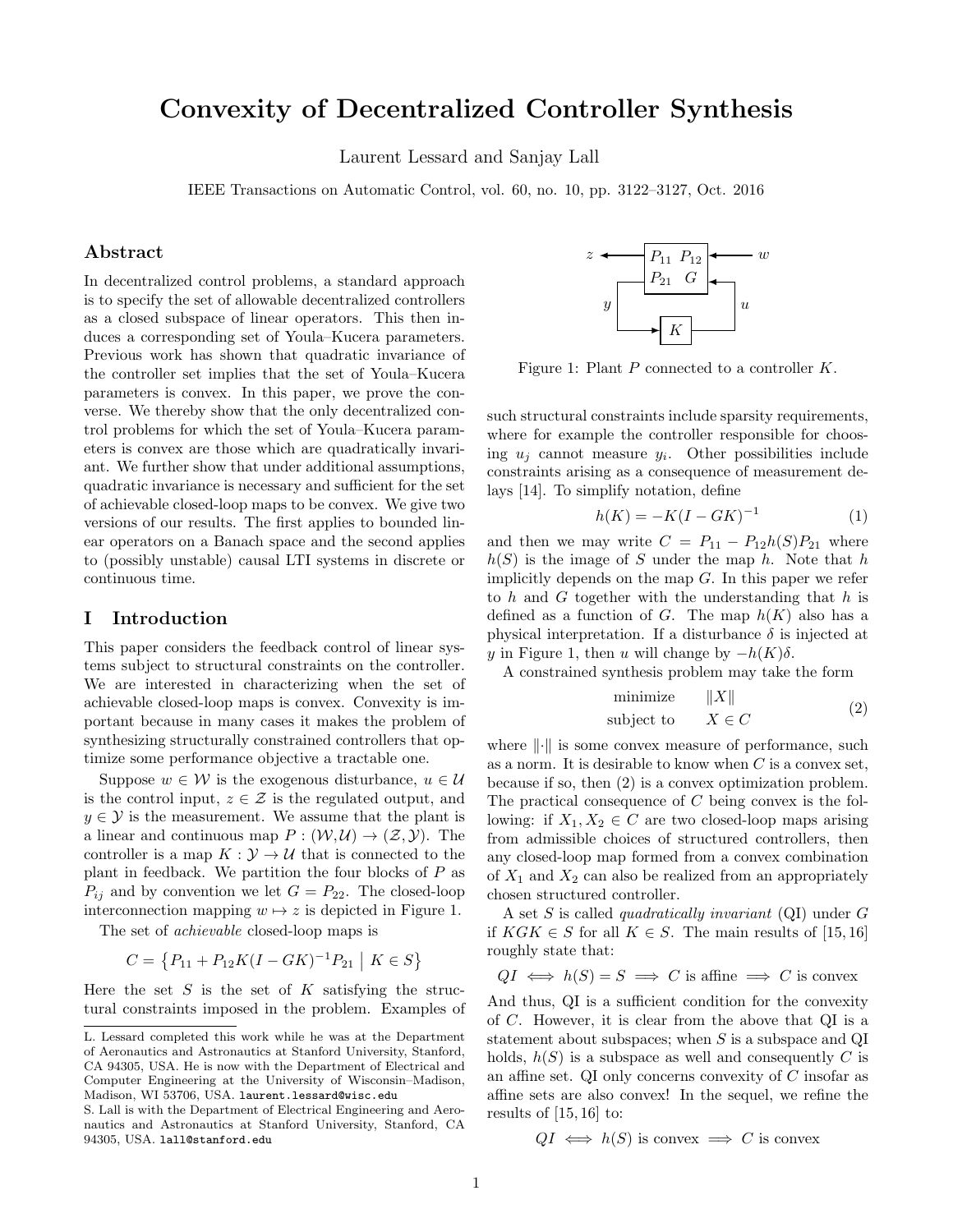A nice feature of the above chain of implications is that because C is an affine function of  $h(S)$ , there is a simple and intuitive connection between convexity of C and quadratic invariance. More specifically, we show that:

- (i) If  $h(S)$  is convex, then  $h(S) = S$ .
- (ii) Under additional assumptions,  $QI \iff$ C is convex. We also provide an example illustrating this case.
- (iii) It is difficult to conclude anything about the convexity of C when the additional assumptions do not hold or if QI fails. We provide two illustrative examples of this case.

The aim of this paper is to complete the story of quadratic invariance as it relates to the tractability of decentralized control problems. The paper is organized as follows. We begin by reviewing related works in the literature and covering necessary mathematical preliminaries, including a review of quadratic invariance. In Section [III](#page-2-0) we prove our main results and in Section [IV](#page-4-0) we show some illustrative examples. Finally, we conclude in Section [V.](#page-5-0)

#### I-A Prior work

Optimal controller synthesis subject to information constraints is known to be hard in general [\[2\]](#page-6-3). Even when the plant is linear, the noise is Gaussian, and the cost function is quadratic, the optimal controller may not be linear [\[21\]](#page-6-4). Furthermore, there is currently no known efficient algorithm for finding the optimal linear controller in general.

Despite these difficulties, the pervasiveness of decentralized information in large-scale systems has driven researchers to seek subclasses of problems that are tractable. Early work by Radner [\[13\]](#page-6-5) showed that some static team decision problems admit optimal controllers that are linear. This was extended to dynamic teams by Ho and Chu [\[4\]](#page-6-6) under the assumption that the information structure is partially nested.

More recently, many works have addressed the broad area of decentralized control synthesis, including [\[10,](#page-6-7) [11,](#page-6-8) [17,](#page-6-9) [20\]](#page-6-10). Specific efforts have focused on characterizing when the set of achievable closed-loop maps as detailed in Section [I](#page-0-2) is convex. For example, [\[12,](#page-6-11) [18\]](#page-6-12) shows several classes of information constraints that lead to a convex  $C$ . In [\[16\]](#page-6-2) it is shown that the simple algebraic condition of quadratic invariance encompasses a wide class of problems for which C is convex. Other examples include networks with delays [\[14\]](#page-6-0) and applications to bilateral teleoperation systems [\[5\]](#page-6-13).

However, quadratic invariance is only a sufficient condition for convexity of  $C$ . Recent work [\[7,](#page-6-14)8] introduces the concept of internal quadratic invariance, which gives a more complete characterization of C. This condition highlights cases where quadratic invariance does not hold, but a suitable transformation can produce a new problem for which C is unchanged and quadratic invariance now holds.

One may also characterize  $C$  more directly. Using tools from algebraic geometry, specifically elimination theory, the paper [\[19\]](#page-6-16) gives a method for computing a representation of the smallest algebraic variety containing C. This does not necessarily make the problem of verifying convexity easier, but it does open the door to other tools for identifying convexity such as sum-of-squares relaxations. See [\[1\]](#page-6-17) and references therein.

This paper gives conditions under which quadratic invariance is both necessary and sufficient for convexity. Preliminary versions of some of these results appeared in [\[6,](#page-6-18)[9\]](#page-6-19) for the Banach space case only. In this paper, we include new results that cover the extended spaces  $\ell_{2e}$ and  $L_{2e}$ , and we present new examples in Section [IV](#page-4-0) that illustrate both the generality and limitations of our results.

# <span id="page-1-2"></span>II Preliminaries

If  $X$  and  $Y$  are topological vector spaces (TVS), we let  $\mathcal{L}(\mathcal{X}, \mathcal{Y})$  denote the set of all maps  $T : \mathcal{X} \to \mathcal{Y}$  such that T is linear and continuous. This paper concerns properties of linear operators. What we are able to prove depends on the underlying structure of the vector spaces involved, so we distinguish two classes of topological vector spaces: Banach spaces, and the extended spaces  $\ell_{2e}$  and  $L_{2e}$ .

#### Banach spaces

A Banach space is a TVS whose topology is induced by a norm, and the space is complete. Any linear and continuous map from one Banach space to another is bounded. Common examples of Banach spaces include  $\ell_p$  and  $L_p$ ; the set of functions  $f : \mathbb{Z}_+ \to \mathbb{R}$  and Lebesguemeasurable functions  $f : \mathbb{R}_+ \to \mathbb{R}$  respectively, for which the p-norm is finite. Simpler examples include the Hilbert spaces  $\mathbb{R}^n$ ,  $\ell_2$ , or  $L_2$ . Suppose U and Y are Banach spaces, and  $G \in \mathcal{L}(\mathcal{U}, \mathcal{Y})$ . Define the following set.

<span id="page-1-0"></span>
$$
M = \{ K \in \mathcal{L}(\mathcal{Y}, \mathcal{U}) \mid I - GK \text{ is invertible} \}
$$
 (3)

Note that the set  $M$  is precisely the domain of  $h$ . For any  $A \in \mathcal{L}(\mathcal{Y}, \mathcal{Y})$ , the **resolvent set** is defined as  $\rho(A)$  =  $\{\lambda \in \mathbb{C} \mid (\lambda I - A)$  is invertible}. It is a fact that  $\rho(A)$  is always an open set, and contains all  $\lambda \in \mathbb{C}$  for which  $|\lambda| >$  $||A||$ . Therefore, one may define  $\rho_{\rm uc}(A)$ , the unbounded connected component of  $\rho(A)$ . Now define the subset  $N \subseteq M$  as follows.

<span id="page-1-1"></span>
$$
N = \{ K \in \mathcal{L}(\mathcal{Y}, \mathcal{U}) \mid 1 \in \rho_{\text{uc}}(G K) \}
$$
 (4)

#### Extended spaces

Banach spaces are well-suited for representing a wide variety of systems, but when the time horizon is infinite, such as with  $\ell_2$  and  $L_2$ , only bounded maps are permitted. In order to represent unbounded maps as well,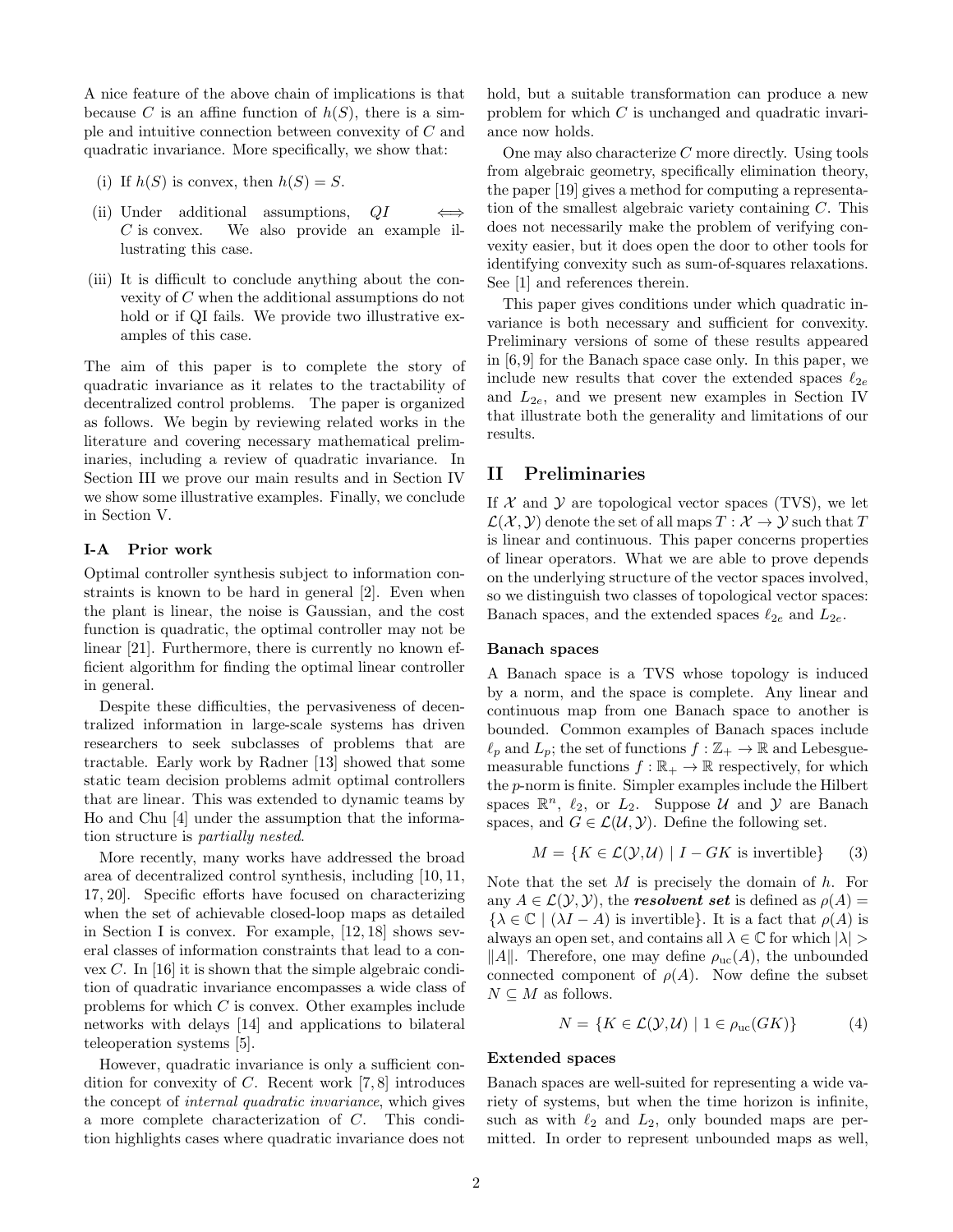such as unstable systems, we use the notion of *extended* spaces. First, define the truncation and shift operators  $P_T$  and  $D_T$  which operate on functions  $f : \mathbb{Z}_+ \to \mathbb{R}$  or  $f : \mathbb{R}_+ \to \mathbb{R}$ , as follows. For  $T > 0$ , define

> $P_T f =$  $\int f(t)$  if  $t \leq T$ 0 otherwise

and

$$
D_T f = \begin{cases} 0 & \text{if } t < T \\ f(t - T) & \text{otherwise} \end{cases}
$$

The extended spaces  $\ell_{pe}$  and  $L_{pe}$  are defined as follows.

$$
\ell_{pe} = \{ f : \mathbb{Z}_+ \to \mathbb{R} \mid P_T f \in \ell_p \text{ for all } T \in \mathbb{Z}_+ \}
$$
  

$$
L_{pe} = \{ f : \mathbb{R}_+ \to \mathbb{R} \mid P_T f \in L_p \text{ for all } T \in \mathbb{R}_+ \}
$$

Note that  $\ell_{pe}$  is the same for every p, and is the set of real sequences, which we abbreviate as  $\ell_e$ . However,  $L_{pe}$ is the set of functions that are  $L_p$  on finite intervals, and so is different for different p.

A map  $A \in \mathcal{L}(L_{2e}^m, L_{2e}^n)$  or  $A \in \mathcal{L}(\ell_{2e}^m, \ell_{2e}^n)$  is called causal if, for all  $T \geq 0$ , we have  $P_T A P_T = P_T A$ . A causal system A is called time-invariant if  $D_T A = A D_T$ for all  $T > 0$ . We denote the set of linear, causal, timeinvariant maps as  $\mathcal{L}_{\text{TI}}$ .

The extended spaces are not Banach spaces, but we may endow them with a suitable topology and recover notions of convergence and continuity. Let the topology on  $L_{2e}$  be generated by all the open  $\lVert \cdot \rVert_T$ -balls for every  $T \in \mathbb{R}_+$ , where we define  $||f||_T = ||P_T f||_{L_2}$ . Also, we let the topology on  $\mathcal{L}(L_{2e}^m, L_{2e}^n)$  be generated by all the open  $\lVert \cdot \rVert_T$ -balls for every  $T \in \mathbb{R}_+$ , where  $||A||_T = ||P_T A||_{L_2^m \to L_2^n}$ . It can be shown that these topologies are Hausdorff, and thus  $L_{2e}$  and  $\mathcal{L}(L_{2e}^m, L_{2e}^n)$ are topological vector spaces (TVS). Furthermore, convergence in this topology is equivalent to convergence in every  $\lVert \cdot \rVert_T$ -norm, and continuity of a linear operator in this topology is equivalent to continuity in every  $\|\cdot\|_T$ norm. A similar topology is defined for  $\ell_{2e}$ . For a thorough treatment of these concepts, see for example [\[23\]](#page-6-20). We also require the concept of an inert subspace from [\[16\]](#page-6-2) , which we give below.

**Definition 1.** The set  $S \subseteq \mathcal{L}_{\text{TI}}(L_{2e}^{n_u}, L_{2e}^{n_y})$  is **inert** with respect to  $G \in \mathcal{L}_{\text{TI}}(L_{2e}^{n_y}, L_{2e}^{\overline{n}_u})$  if for all  $K \in S$ ,  $(gk)_{ij} \in$  $L_{\infty e}$  for all  $i, j = 1, ..., n_y$  where  $(gk)$  is the impulse response matrix of GK. We overload our notation and also define  $S \subseteq \mathcal{L}_{\text{TI}}(\ell_{2e}^{n_u}, \ell_{2e}^{n_y})$  to be inert with respect to  $G \in \mathcal{L}_{\text{TI}}(\ell_{2e}^{n_u}, \overline{\ell}_{2e}^{n_y})$  if for all  $K \in S$ ,  $(gk)_{ij} \in \ell_e$  for all  $i, j = 1, \ldots, n_y$  and  $r((gk)(0)) < 1$  where  $(gk)$  is the discrete impulse response matrix of  $GK$  and  $r(\cdot)$  denotes the spectral radius.

The above definition is very broad and is essentially equivalent to assuming that  $GK$  has no feedthrough. It is for example satisfied whenever  $G$  and  $K$  are represented by rational transfer functions and GK is strictly proper for all  $K \in S$ . For more background on control-theoretic concepts such as impulse response, we refer the reader to  $[3]$ . Note in particular that if S is inert with respect to G, then  $I - GK$  is invertible for all  $K \in S$ . A proof of this result is in [\[16\]](#page-6-2).

#### Quadratic invariance

We now summarize the definitions and main results regarding quadratic invariance. The following definition may be found in [\[15,](#page-6-1) [16\]](#page-6-2).

**Definition 2.** Suppose U and Y are TVS. Suppose  $S \subseteq$  $\mathcal{L}(\mathcal{Y}, \mathcal{U})$  and  $G \in \mathcal{L}(\mathcal{U}, \mathcal{Y})$ . The set S is quadratically invariant under G if  $KGK \in S$  for all  $K \in S$ .

The first quadratic invariance result we present applies to Banach spaces.

<span id="page-2-1"></span>**Theorem 3** (from [\[15\]](#page-6-1)). Suppose U and Y are Banach spaces. Suppose  $S \subseteq \mathcal{L}(\mathcal{Y}, \mathcal{U})$  is a closed subspace and  $G \in \mathcal{L}(\mathcal{U}, \mathcal{Y})$ . Define M and N as in [\(3\)](#page-1-0)–[\(4\)](#page-1-1), and suppose that  $S \cap N = S \cap M$ . Then S is quadratically invariant under G if and only if  $h(S \cap M) = S \cap M$ .

The requirement that  $S \cap M = S \cap N$  is a technical assumption related to the convergence of the Neumann series for  $K(\lambda I - GK)^{-1}$  in a neighborhood of  $\lambda = 1$ . We refer the reader to [\[15\]](#page-6-1) for more detail. The requirement is satisfied for example if  $G$  is compact, in which case  $M = N$ . The second quadratic invariance result applies to the topological vector spaces  $\ell_{2e}$  and  $L_{2e}$ .

<span id="page-2-2"></span>**Theorem 4** (from [\[16\]](#page-6-2)). Suppose  $S \subseteq \mathcal{L}_{TI}(L_{2e}^{n_u}, L_{2e}^{n_y})$ is an inert closed subspace and  $G \in \mathcal{L}_{\text{TI}}(L_{2e}^{n_u}, L_{2e}^{n_y})$ , or suppose  $S \subseteq \mathcal{L}_{\text{TI}}(\ell_{2e}^{n_u}, \ell_{2e}^{n_y})$  is an inert closed subspace and  $G \in \mathcal{L}_{\text{TI}}(\ell_{2e}^{n_u}, \ell_{2e}^{n_y})$ . Then S is quadratically invariant under G if and only if  $h(S) = S$ .

Roughly speaking, S being quadratically invariant under  $G$  means that the set  $S$  is invariant under the application of h. Technical conditions arise only to ensure that we avoid K for which  $h(K)$  is not well-defined. In the case of Theorem [3,](#page-2-1) this amounts to intersecting  $S$ with  $M$ , the domain of  $h$ . In Theorem [4,](#page-2-2) we make the technical assumption that  $S$  is an inert subspace, and this ensures that  $h(K)$  is always well-defined.

# <span id="page-2-0"></span>III Main results

We begin by defining two types of sets that will be useful in our main results. These definitions apply to any vector space over  $\mathbb{R}$ , so in particular they apply to both Banach spaces and the topological vector spaces  $\ell_{2e}$  and  $L_{2e}$ .

**Definition 5.** Suppose  $V$  is a vector space over  $\mathbb{R}$ , and  $S \subseteq V$ . We call S **homogeneous** if for all  $v \in S$  and  $\alpha \in \mathbb{R}$ , we have  $\alpha v \in S$ .

Homogeneous sets are collections of lines that pass through the origin. If a point belongs to a homogeneous set, so does the line that passes through that point and the origin. Note that every subspace is homogeneous, but not all homogeneous sets are subspaces.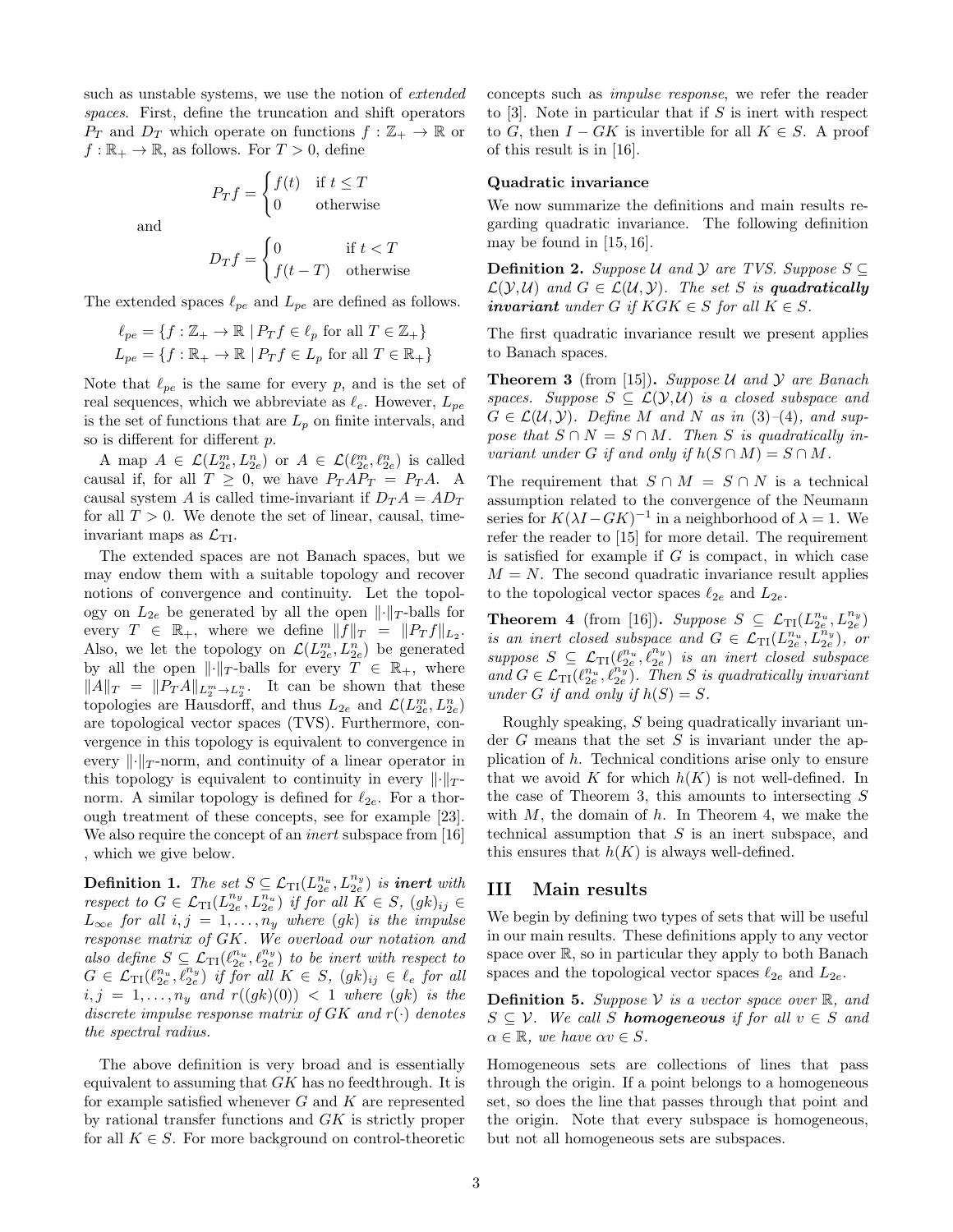**Definition 6.** Suppose V is a vector space over  $\mathbb{R}$ , and  $T \subset \mathcal{V}$ . We call T **star-shaped** if for all  $v \in T$  and  $\alpha \in [0, 1]$ , we have  $\alpha v \in T$ .

If a point belongs to a homogeneous set, so does the line segment connecting it to the origin. Therefore, every homogeneous set is star-shaped, but not vice-versa. Furthermore, every convex set containing the origin is star-shaped, but not vice-versa. For examples of these sets in  $\mathbb{R}^2$ , see Figure [2.](#page-3-0)

<span id="page-3-0"></span>

(a) homogeneous set. (b) star-shaped set.

Figure 2: Example of a homogeneous set and a starshaped set in  $\mathbb{R}^2$ . Lines with arrows indicate that they extend to infinity.

#### <span id="page-3-3"></span>III-A Banach space results

Our first main result states that if  $h$  maps a homogeneous subset of its domain to a star-shaped set, it must in fact map that homogeneous set to itself. We will see that this result has implications concerning convexity.

<span id="page-3-1"></span>**Theorem 7.** Suppose  $U$  and  $Y$  are Banach spaces. Suppose  $S \subseteq \mathcal{L}(\mathcal{Y}, \mathcal{U})$  is closed and homogeneous and  $G \in$  $\mathcal{L}(\mathcal{U}, \mathcal{Y})$ . Define M and N as in [\(3\)](#page-1-0)–[\(4\)](#page-1-1), and suppose  $S \cap N = S \cap M$ . If  $h(S \cap M) = T \cap M$  for some starshaped set T, then  $T \cap M = S \cap M$ .

**Proof.** Suppose  $h(S \cap M) = T \cap M$ , where T is a starshaped set. Fix some  $K \in S \cap M$ . Therefore,  $I - GK$ is invertible, and  $1 \in \rho(GK)$ . The resolvent set of a bounded linear operator is an open set, so there exists a sufficiently small  $\varepsilon \in (0,1]$  such that  $1-\alpha \in \rho(GK)$  for all  $\alpha \in [0, \varepsilon]$ . For any such  $\alpha$ , it follows that  $I-(1-\alpha)GK$ is invertible. Therefore,  $(I - (1 - \alpha)GK)(I - GK)^{-1}$  is invertible as well. Expanding this expression, we find that it equals  $I - \alpha Gh(K)$ . Thus  $\alpha h(K) \in M$ .

Also, we have  $h(K) \in T$  by assumption, and so  $\alpha h(K) \in T$  whenever  $\alpha \in [0,1]$ , because T is a starshaped set. It follows that for  $\alpha \in [0, \varepsilon], \alpha h(K) \in T \cap M$ . Applying h to both sides, we conclude that  $h(\alpha h(K)) \in$  $h(T \cap M) = S \cap M$ , where we made use of the involutive property of h. Expanding  $h(\alpha h(K))$ , we find that it equals  $\alpha K(I - (1 - \alpha)GK)^{-1}$ . Since S is a homogeneous set, we may multiply this expression by  $-1/\alpha$  when  $\alpha \neq 0$ , and the result will still lie in S. Thus,  $-K(I - (1 - \alpha)GK)^{-1} \in S$ . Now define the function  $g:[0,\varepsilon]\to\mathcal{L}(\mathcal{Y},\mathcal{U})$  by

<span id="page-3-4"></span>
$$
g(\alpha) = -K(I - (1 - \alpha)GK)^{-1}
$$
 (5)

Notice that g is continuous at 0, since  $I - (1 - \alpha)GK$  is invertible for sufficiently small  $\alpha \geq 0$  as above, and the inversion map is continuous on its domain. Since  $S$  is closed and  $q(\alpha) \in S$  for  $\alpha \in (0, \varepsilon]$ , we have

$$
\lim_{\alpha \to 0^+} g(\alpha) \in S
$$

We may take the limit  $\alpha \to 0^+$  by simply evaluating g at  $\alpha = 0$ . Thus, we conclude that  $h(K) \in S$ . Now h is a bijection from  $M$  to  $M$ , and so we actually have  $h(K) \in S \cap M$ . Since K was an arbitrary element of  $S \cap M$ , it follows that  $h(S \cap M) \subseteq S \cap M$ . Using the involutive property of h once more,  $h(S \cap M) = S \cap M$ , as required.

Theorem [7](#page-3-1) may be specialized to the case where S is a subspace, and combined with Theorem [3](#page-2-1) to yield a necessary condition for convexity of h.

<span id="page-3-2"></span>**Corollary 8.** Suppose  $U$  and  $Y$  are Banach spaces. Suppose  $S \subseteq \mathcal{L}(\mathcal{Y}, \mathcal{U})$  is a closed subspace and  $G \in \mathcal{L}(\mathcal{U}, \mathcal{Y})$ . Define M and N as in [\(3\)](#page-1-0)–[\(4\)](#page-1-1), and suppose  $S \cap N =$  $S \cap M$ . Then the following statements are equivalent.

- (i) S is quadratically invariant under G
- (ii)  $h(S \cap M) = S \cap M$
- (iii)  $h(S \cap M) = \Gamma \cap M$  for some convex set  $\Gamma$

**Proof.** (i)  $\iff$  (ii) is precisely Theorem [3.](#page-2-1) The case  $(ii) \Longrightarrow (iii)$  is immediate. Finally, to show  $(ii) \Longleftarrow (iii)$ , notice that if  $(iii)$  holds then Γ must contain the origin, and since it is convex it must therefore be star-shaped. Then, since every subspace is homogeneous,  $(ii)$  follows from Theorem [7.](#page-3-1)

Corollary [8](#page-3-2) shows that quadratic invariance is necessary and sufficient for convexity of  $h$ . We now show that under additional invertibility assumptions, this result also applies to the set of achievable closed-loop maps described in Section [I.](#page-0-2)

<span id="page-3-5"></span>Corollary 9. Suppose the conditions of Corollary [8](#page-3-2) hold. Additionally, suppose  $W$  and  $Z$  are Banach spaces, and  $P_{11} \in \mathcal{L}(\mathcal{W}, \mathcal{Z}), P_{12} \in \mathcal{L}(\mathcal{U}, \mathcal{Z}), \text{ and } P_{21} \in \mathcal{L}(\mathcal{W}, \mathcal{Y}).$ Finally, suppose  $S \cap M = S$ . If  $P_{12}$  has a continuous left-inverse and  $P_{21}$  has a continuous right-inverse, then the following statements are equivalent.

- (i) S is quadratically invariant under G
- $(ii)$  C is convex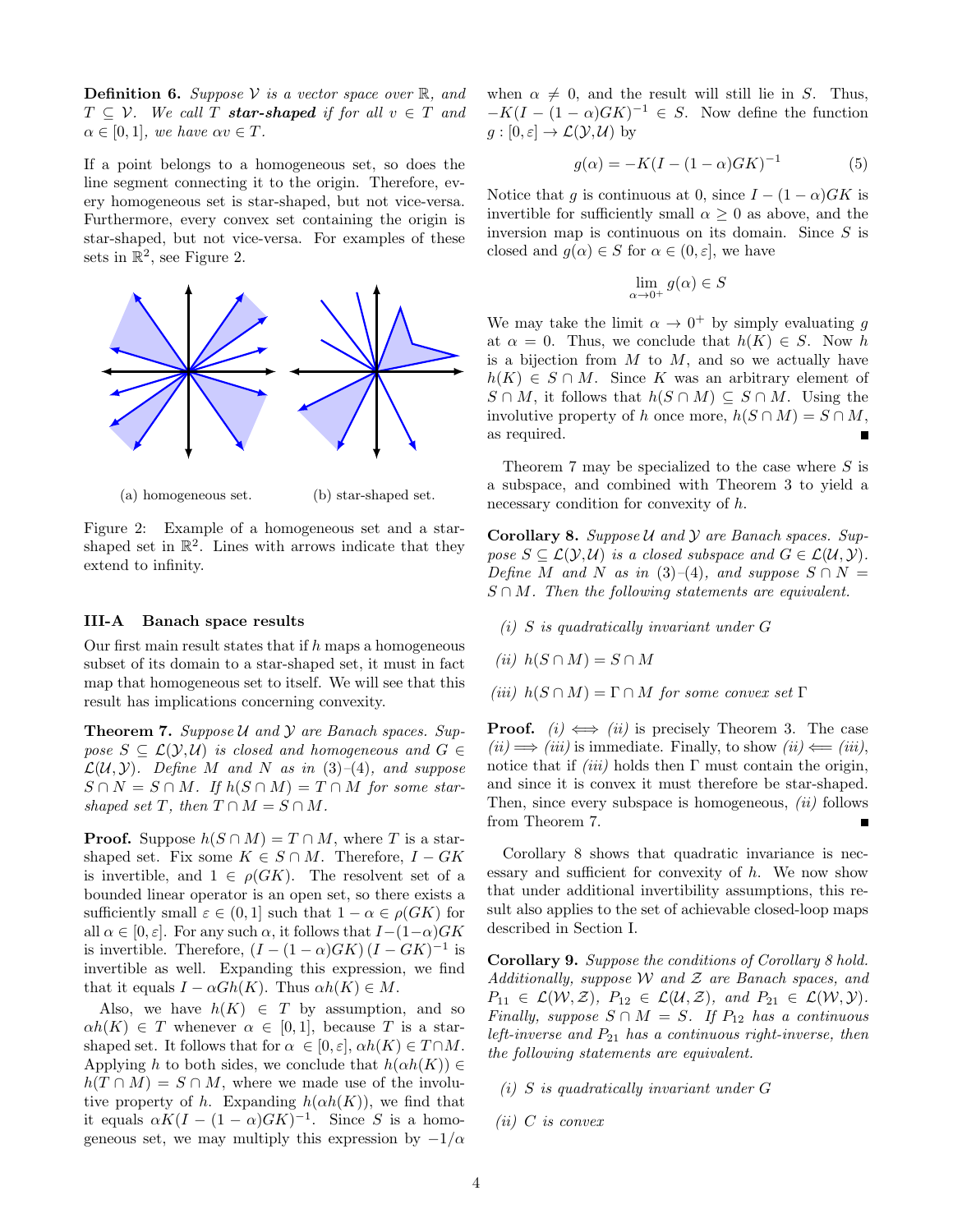**Proof.** The proof of  $(i) \implies (ii)$  follows directly from Theorem [7.](#page-3-1) Conversely, suppose that  $(ii)$  holds. Let  $P_{12}^{\dagger}$ and  $P_{21}^{\dagger}$  be continuous left- and right-inverses of  $P_{12}$  and  $P_{21}$  respectively. Then we have

$$
C = P_{11} + P_{12}h(S)P_{21} \implies h(S) = P_{12}^{\dagger}P_{11}P_{21}^{\dagger} - P_{12}^{\dagger}CP_{21}^{\dagger}
$$

where the right-hand side of the final equation is a convex set, because it is an affine transformation of the convex set  $C$ . Applying Corollary [8,](#page-3-2) we conclude that  $S$  is quadratically invariant under G, as required.

In Section [IV,](#page-4-0) we will show some examples that illustrate why the invertibility requirements are necessary in this result.

#### III-B Extended space results

We now present results analogous to those of Section [III-](#page-3-3)[A,](#page-3-3) but now for the extended spaces  $\ell_{2e}$  and  $L_{2e}$ .

<span id="page-4-1"></span>**Theorem 10.** Suppose  $S \subseteq \mathcal{L}_{TI}(L_{2e}^{n_y}, L_{2e}^{n_u})$  is inert, closed, and homogeneous and  $G \in \mathcal{L}_{\text{TI}}(L_{2e}^{\pi_{y}}, L_{2e}^{n_{u}})$ . If  $h(S) = T$  where T is a star-shaped set, then  $T = S$ . This result also holds when  $L_{2e}$  is replaced by  $\ell_{2e}$ .

Proof. This proof is similar to that of Theorem [7,](#page-3-1) except we do not need to worry about the invertibility of  $I$  − GK, since it is guaranteed by the inertness property of S. Suppose  $h(S) = T$ , where T is a star-shaped set. Applying h to both sides, we conclude that  $h(T) = S$ . Together with the star-shaped property of  $T$ , it follows that  $h(\alpha h(S)) \subseteq S$  for any  $\alpha \in [0,1]$ . As in the proof of Theorem [7,](#page-3-1) we conclude that  $g(\alpha) \in S$  for all  $\alpha \in (0,1]$ , where  $g$  is defined in [\(5\)](#page-3-4). The rest of the proof follows as in the proof of Theorem [7](#page-3-1) but with one exception: we must verify the continuity of  $q$  at 0 using the topology defined in Section [II.](#page-1-2) However, continuity in the topology is equivalent to continuity in every  $\lVert \cdot \rVert_V$ -norm for  $V \in \mathbb{R}_+$ as noted in Section [II.](#page-1-2) So the proof for extended spaces reduces to that of Banach spaces and we are done.  $\blacksquare$ 

As in Section [III-A,](#page-3-3) Theorem [10](#page-4-1) may be specialized to the case where  $S$  is a subspace, and combined with Theorem [4](#page-2-2) to yield a necessary condition for convexity of h.

<span id="page-4-2"></span>Corollary 11. Suppose  $S \subseteq \mathcal{L}_{\text{TI}}(L_{2e}^{n_y}, L_{2e}^{n_u})$  is an inert and closed subspace and  $G \in \mathcal{L}_{\text{TI}}(L_{2e}^{\pi_v}, L_{2e}^{\pi_u})$ . Then the following statements are equivalent

- (i) S is quadratically invariant under G
- (ii)  $h(S) = S$
- (iii)  $h(S)$  is convex

This result also holds when  $L_{2e}$  is replaced by  $\ell_{2e}$ .

Proof. See the proof of Corollary [8.](#page-3-2)

Corollary [11](#page-4-2) shows that quadratic invariance is necessary and sufficient for convexity of h. As in Section [III-A,](#page-3-3) this result also applies to the set of achievable closed-loop maps when we make additional invertibility assumptions.

<span id="page-4-3"></span>Corollary 12. Suppose the conditions of Corollary [11](#page-4-2) hold, and  $P \in \mathcal{L}_{TI}(L_{2e}, L_{2e})$ . If  $P_{12}$  has a continuous left-inverse and  $P_{21}$  has a continuous right-inverse, then the following statements are equivalent

(i) S is quadratically invariant under G

 $(ii)$  C is convex

This result also holds when  $L_{2e}$  is replaced by  $\ell_{2e}$ .

Proof. See the proof of Corollary [9.](#page-3-5)

### <span id="page-4-0"></span>IV Examples

#### LQG with sparsity

Consider the extended space of signals  $L_{2e}$ , and suppose we have the LTI map

$$
\begin{bmatrix} P_{11} & P_{12} \\ P_{21} & G \end{bmatrix} : \begin{bmatrix} L_{2e}^{n_w} \\ L_{2e}^{n_u} \end{bmatrix} \rightarrow \begin{bmatrix} L_{2e}^{n_z} \\ L_{2e}^{n_v} \end{bmatrix}
$$

given by the following minimal state-space realization.

$$
\begin{bmatrix} P_{11} & P_{12} \\ P_{21} & G \end{bmatrix} = \begin{bmatrix} A & B_1 & B_2 \\ \hline C_1 & 0 & D_{12} \\ C_2 & D_{21} & 0 \end{bmatrix}
$$

We now make the classical assumptions typically made in  $\mathcal{H}_2$  synthesis. These assumptions ensure that the controller that achieves a closed-loop map with minimum norm exists, is unique, and is rational [\[22\]](#page-6-22). They are as follows.

- (i)  $(C_2, A, B_2)$  is stabilizable and detectable
- (ii) For all  $\omega \in \mathbb{R}$  the matrices  $\begin{bmatrix} A j\omega I & B_2 \\ C_1 & D_{12} \end{bmatrix}$  and  $D_{12}$  have full column rank
- (iii) For all  $\omega \in \mathbb{R}$  the matrices  $\begin{bmatrix} A j\omega I & B_1 \\ C_2 & D_{21} \end{bmatrix}$  and  $D_{21}$  have full row rank

Now suppose we seek a controller  $K \in \mathcal{L}_{\text{TI}}(L_{2e}^{n_y}, L_{2e}^{n_u})$ where  $K$  has some prescribed sparsity structure. So  $K \in S$  for some closed subspace S. Assumptions (ii) and (iii) ensure that  $P_{12}$  is left-invertible and  $P_{21}$  is rightinvertible, respectively. Therefore, we may apply Corollary [12](#page-4-3) and conclude that quadratic invariance is necessary and sufficient for convexity of the set of achievable closed-loop maps. Thus for this class of problems, quadratic invariance may be tested to determine convexity. In particular, if  $S$  is defined as the set of transfer functions with desired sparsity or delays, then quadratic invariance may be computationally tested using the methods in [\[16\]](#page-6-2).

It is worth noting that under the above assumptions there are only two possibilities. Either  $S$  is quadratically invariant, in which case the set of closed-loop maps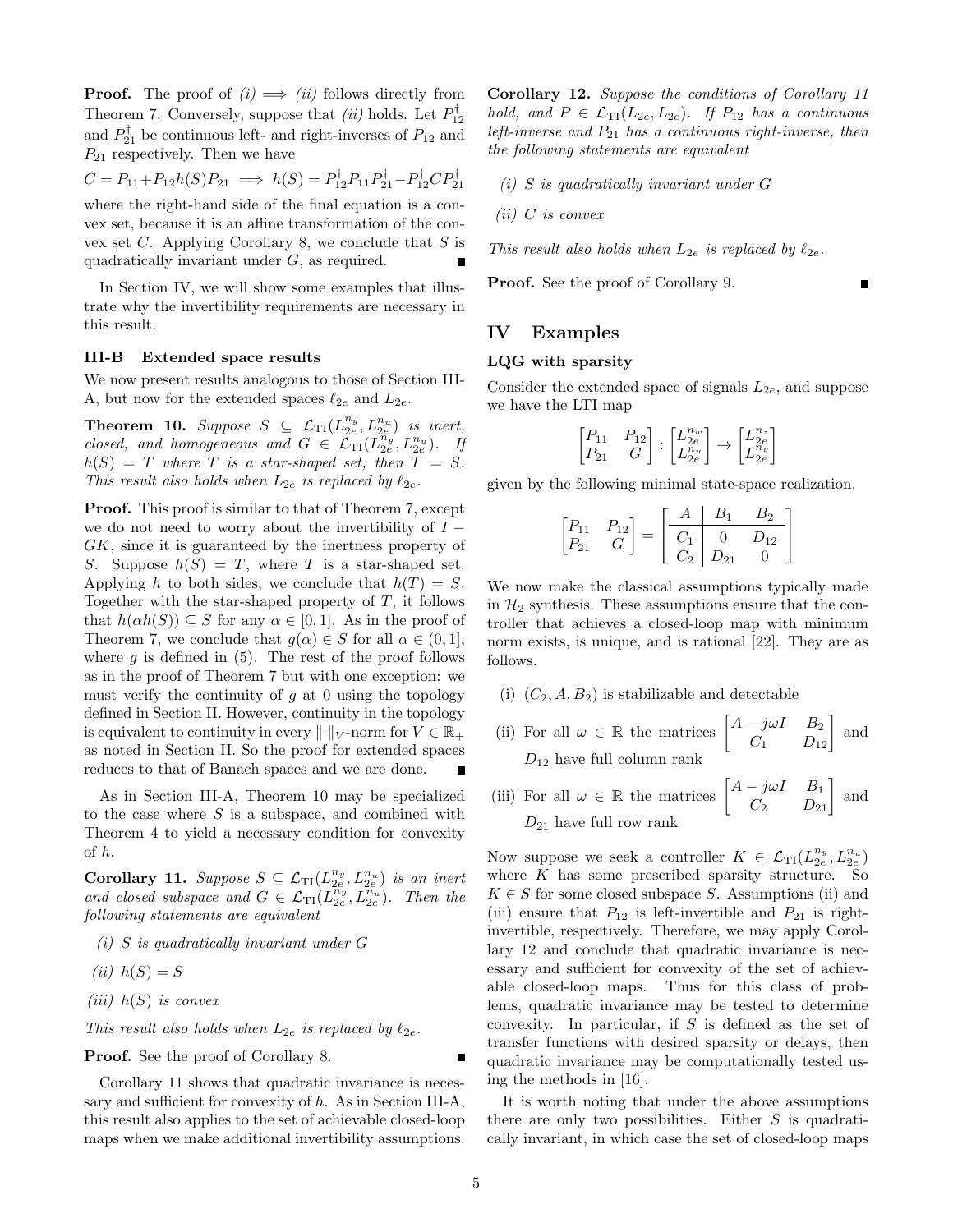C must be given by  $C = P_{11} - P_{12}SP_{21}$ , or S is not quadratically invariant in which case C is not convex. Additionally, one can conclude structural properties. For example, if  $S$  is a subspace, then for any plant  $P$  satisfying these assumptions the only possible form of  $C$  when it is convex is that  $C$  is affine; it cannot, for example, be a ball.

#### Non-affine example

In the results of Section [III-A,](#page-3-3) as well as in the first example of this section, the set of achievable closed loop maps is affine whenever it is convex. In this example, we show that more complicated sets are achievable as well. Consider the Banach space of real matrices under the standard induced 2-norm. Define the matrices

$$
P_{11} = \begin{bmatrix} 0 \\ 0 \end{bmatrix} \quad G = \begin{bmatrix} 0 & 1 & 0 & 0 \\ -1 & 0 & 1 & 0 \\ 0 & 0 & 0 & 1 \\ 1 & 0 & -1 & 0 \end{bmatrix} \quad K = \begin{bmatrix} t & 0 & 0 & 0 \\ 0 & t & 0 & 0 \\ 0 & 0 & s & 0 \\ 0 & 0 & 0 & s \end{bmatrix}
$$

Here, the subspace of admissible controllers  $S$  is the set of all K above parameterized by  $(t, s) \in \mathbb{R}^2$ . Now consider two possible pairs of values for  $P_{12}$  and  $P_{21}$ , and their corresponding sets of achievable closed-loop maps  $C =$  $P_{11} - P_{12}h(K)P_{21}.$ 

(a) 
$$
P_{12} = \begin{bmatrix} 0 & 2 & 0 & 0 \\ 0 & 0 & 0 & -2 \end{bmatrix}
$$
 and  $P_{21} = \begin{bmatrix} 0 \\ 1 \\ 0 \\ -1 \end{bmatrix}$ ,  
\nwhich leads to  $C = \begin{bmatrix} \frac{2s}{1+s^2+t^2} \\ \frac{2t}{1+s^2+t^2} \end{bmatrix}$ .  
\n(b)  $P_{12} = \begin{bmatrix} 1 & 0 & 0 & 0 \\ 0 & 0 & -1 & 0 \end{bmatrix}$  and  $P_{21} = \begin{bmatrix} 0 \\ 2 \\ 0 \\ -1 \end{bmatrix}$ ,  
\nwhich leads to  $C = \begin{bmatrix} \frac{(s^2+2)t^2}{1+s^2+t^2} \\ \frac{s^2(1-t^2)}{1+s^2+t^2} \end{bmatrix}$ .

As we vary  $(s,t) \in \mathbb{R}^2$ , one may check that C is the unit disc in Case (a), and a more complicated nonconvex shape in Case (b). Figure [3](#page-5-1) shows the sets  $C$  in each case.

Both cases above have the same  $G$  and  $S$ . It is straightforward to check that  $S$  is not quadratically invariant un-der G. Therefore, Corollary [8](#page-3-2) implies that  $h(S)$  is not a convex set. Unfortunately, we cannot apply Corollary [9](#page-3-5) to deduce anything about the convexity of C because in both cases,  $P_{12}$  is not left-invertible and  $P_{21}$  is not rightinvertible. Indeed, we have shown that both a convex set (a) and a nonconvex set (b) are achievable depending on the choice of  $P_{12}$  and  $P_{21}$ .

This example shows that in general, the convexity of C does not depend on  $S$  and  $G$  alone, but also on  $P_{12}$  and  $P_{21}$ . This idea is further discussed in [\[8\]](#page-6-15), where  $P_{12}$  and  $P_{21}$  are used as part of a sufficient condition for convexity that is more general than quadratic invariance.

<span id="page-5-1"></span>

Figure 3: The set of achievable closed-loop maps described by both cases above. Solid lines are included in the set, while dashed lines are not.

#### Affine example

We now show an example where the set of closed-loop maps is a convex set, and in particular is affine, even though  $S$  is not quadratically invariant under  $G$ . This example is a variant on an example shown in [\[7\]](#page-6-14). Suppose

$$
P = \begin{bmatrix} a & b_1 & b_2 & b_2 \\ c_1 & g_1 & 0 & 0 \\ c_1 & g_1 & 0 & 0 \\ c_2 & g_2 & g_3 & g_3 \end{bmatrix} \quad S = \left\{ \begin{bmatrix} k_1 & 0 & 0 \\ 0 & k_2 & 0 \\ 0 & 0 & k_3 \end{bmatrix} \middle| k_i \in \mathbb{R} \right\}
$$

Here  $a, b_i, c_i$  and  $g_i$  are real numbers for simplicity, although it is straightforward to construct similar examples over the rational transfer matrices. The matrix  $P$  is partitioned into its four blocks as shown with  $P_{22} = G$ ; the dashed lines do not denote a state-space representation. The information constraint S is the subspace of controllers with a diagonal structure. Note that KGK is not diagonal for all diagonal  $K$ , so  $S$  is not quadratically invariant under  $G$ . We will show that, nonetheless, the set of achievable closed-loop maps  $C$  is affine. To see why, define

$$
\tilde{P} = \begin{bmatrix} a & b_1 & b_2 \\ c_1 & g_1 & 0 \\ c_2 & g_2 & g_3 \end{bmatrix} \quad \tilde{S} = \left\{ \begin{bmatrix} k_1 & 0 \\ k_2 & k_3 \end{bmatrix} \middle| k_i \in \mathbb{R} \right\}
$$

Here  $\tilde{S}$  is clearly quadratically invariant under  $\tilde{G}$ . Therefore the set of achievable closed-loop maps  $C$  is affine. It is straightforward to check that  $C = \tilde{C}$ . In fact, the parameterizations are exactly equal provided the  $k_i$  are the same. So  $C$  is affine despite  $S$  not being quadratically invariant under G. Such transformations  $(P, S) \mapsto (P, S)$ are explored in [\[7\]](#page-6-14).

# <span id="page-5-0"></span>V Conclusion

It was previously known that when the set of decentralized controllers is a subspace  $S$ , quadratic invariance is a